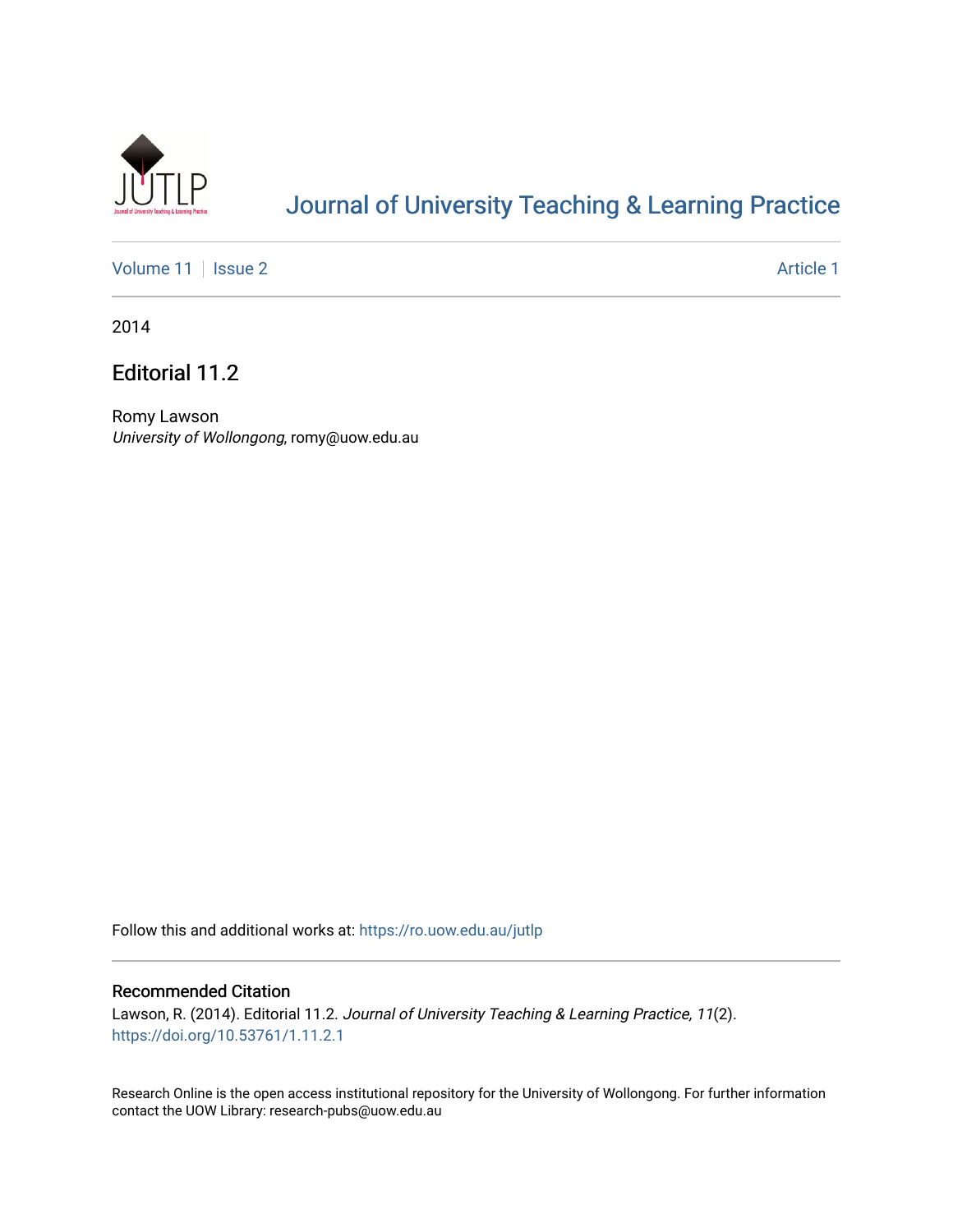Editorial 11.2

This article is available in Journal of University Teaching & Learning Practice: [https://ro.uow.edu.au/jutlp/vol11/iss2/](https://ro.uow.edu.au/jutlp/vol11/iss2/1) [1](https://ro.uow.edu.au/jutlp/vol11/iss2/1)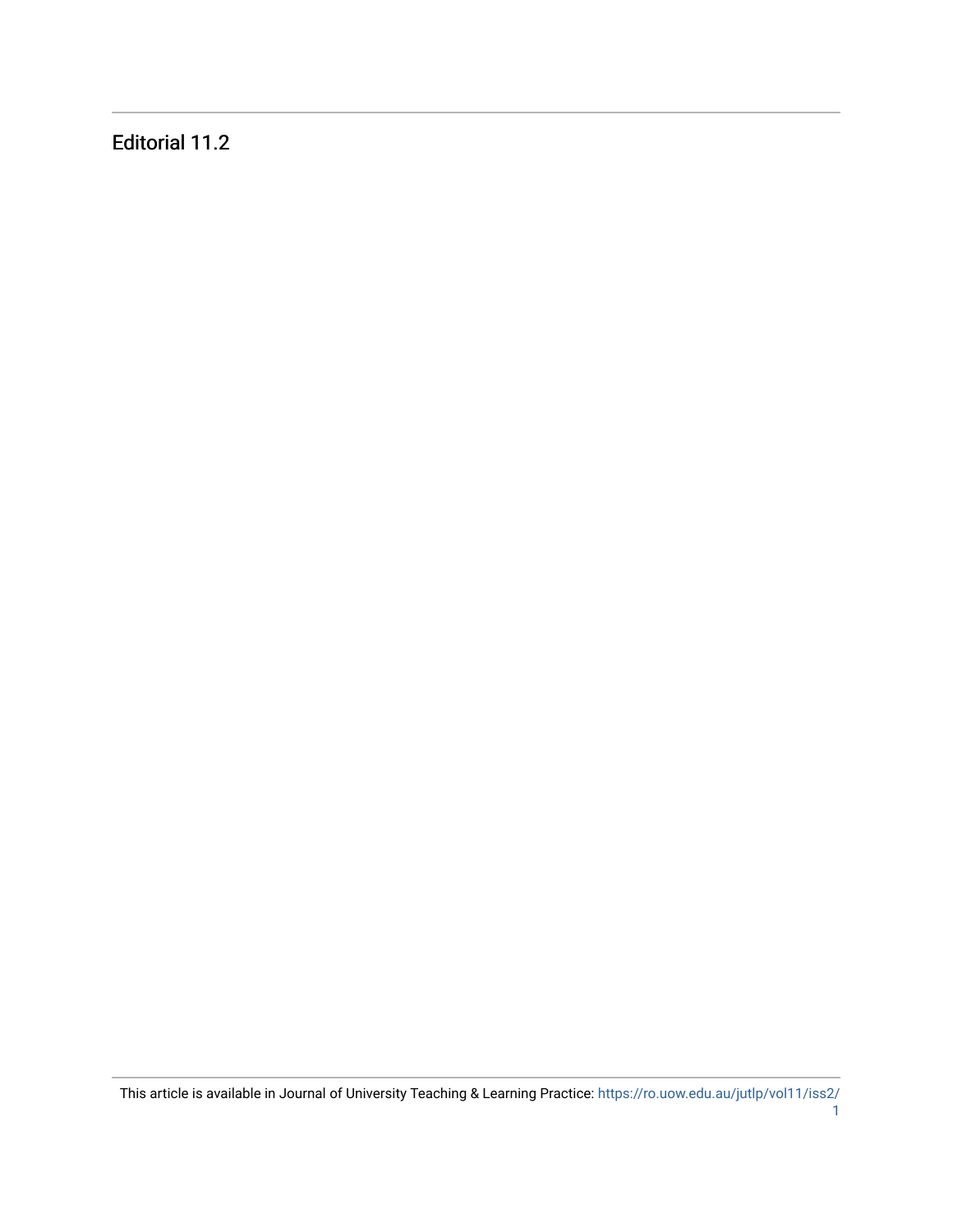

# [Journal of University Teaching & Learning Practice](https://ro.uow.edu.au/jutlp)

[Volume 11](https://ro.uow.edu.au/jutlp/vol11) | [Issue 2](https://ro.uow.edu.au/jutlp/vol11/iss2) Article 1

2014

### Journal of University Teaching and Learning Practice Editorial 11.2

Romy Lawson University of Wollongong, romy@uow.edu.au

Follow this and additional works at: [https://ro.uow.edu.au/jutlp](https://ro.uow.edu.au/jutlp?utm_source=ro.uow.edu.au%2Fjutlp%2Fvol11%2Fiss2%2F1&utm_medium=PDF&utm_campaign=PDFCoverPages) 

#### Recommended Citation

Lawson, R. (2014). Journal of University Teaching and Learning Practice Editorial 11.2. Journal of University Teaching & Learning Practice, 11(2). [https://ro.uow.edu.au/jutlp/vol11/iss2/1](https://ro.uow.edu.au/jutlp/vol11/iss2/1?utm_source=ro.uow.edu.au%2Fjutlp%2Fvol11%2Fiss2%2F1&utm_medium=PDF&utm_campaign=PDFCoverPages) 

Research Online is the open access institutional repository for the University of Wollongong. For further information contact the UOW Library: research-pubs@uow.edu.au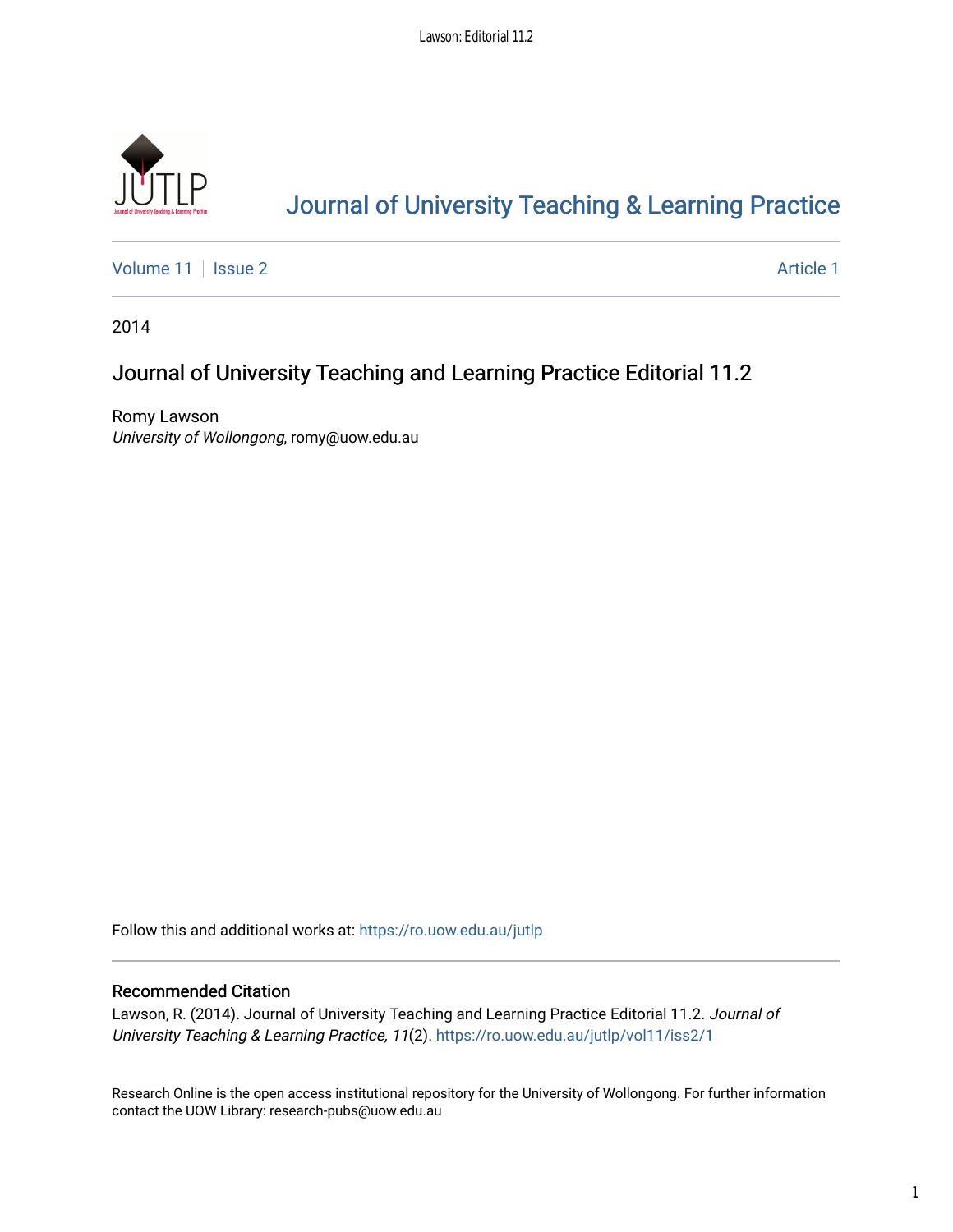Journal of University Teaching and Learning Practice Editorial 11.2

This article is available in Journal of University Teaching & Learning Practice: [https://ro.uow.edu.au/jutlp/vol11/iss2/](https://ro.uow.edu.au/jutlp/vol11/iss2/1) [1](https://ro.uow.edu.au/jutlp/vol11/iss2/1)